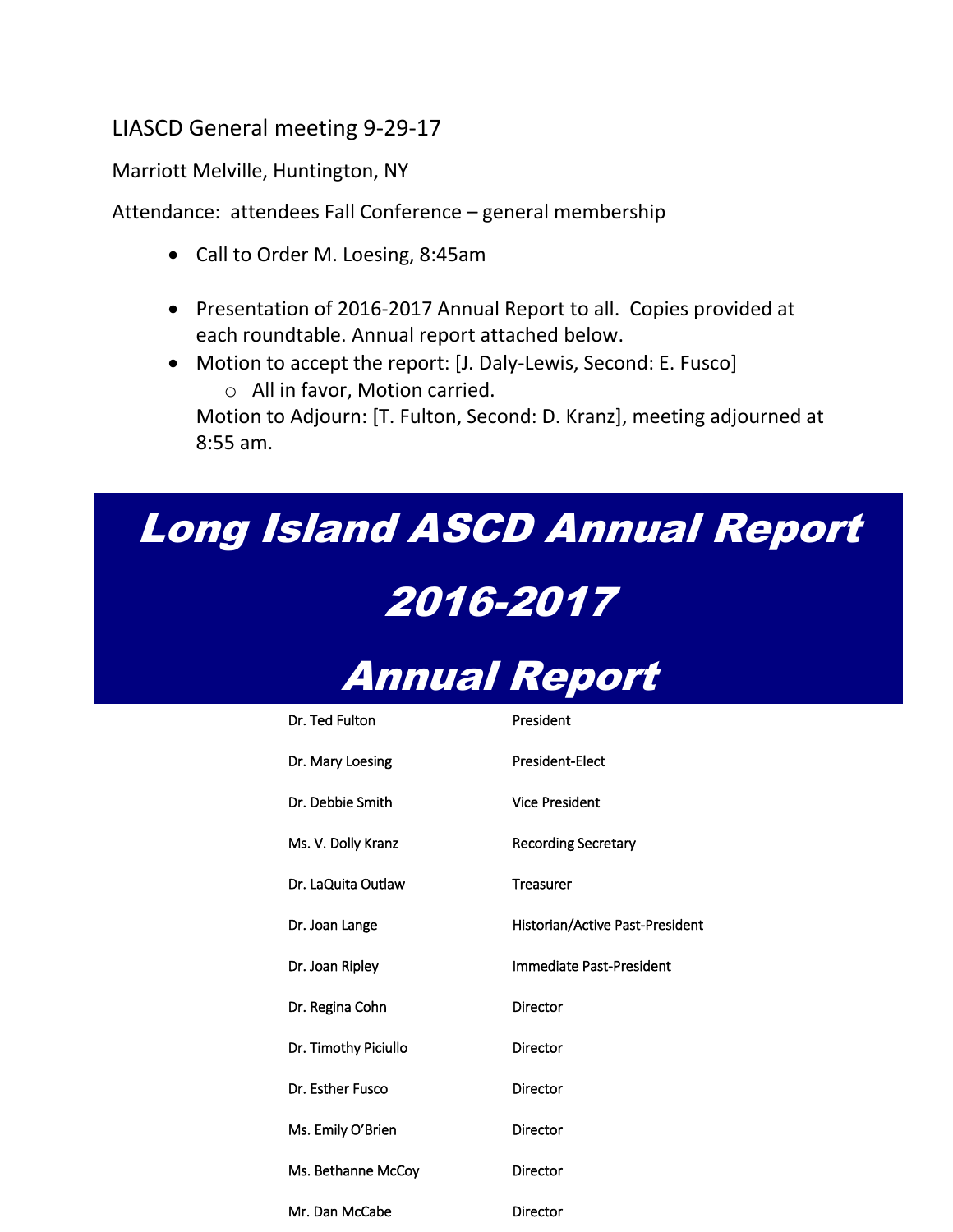#### **FUNCTIONS AND EVENTS**

#### **Conferences**

In 2016-17, LIASCD held two major conferences. Both conferences were held at the Melville Marriott, Melville, NY.

The Fall Conference was held on Friday, September 30, 2016. The theme of the conference was *'Setting the Stage for Change'*. The conference was attended by 477 professionals (not including Board members and speakers). Highlights of the conference included a keynote presentation by Dr. Betty A. Rosa, Chancellor, NYS Board of Regents and Ms. Jhone Ebert, NYSED Senior Commissioner of Education Policy. Attendees had the opportunity to attend any three of the 25 breakout sessions presented by local, regional, and state-level experts. We also held the 3rd annual LIASCD Educational Research Roundtables where nine esteemed colleagues presented their educational research. Feedback on the conference was reviewed by the Board and found to be overwhelmingly positive.

The Spring Conference was held on Tuesday, March 22, 2017. Dr. Eric Jensen was the presenter, and the theme was *Brain Based Leadership*. Dr. Jensen reviewed the effects of poverty on cognitive functions, the impact of technology on jobs over the next twenty years and how we can help our staff except and perhaps embrace change. The conference was attended by 254 professionals (not including Board members and speakers). Feedback on the conference was reviewed by the Board and found to be overwhelmingly positive.

#### Networking Events

In 2016-17, LIASCD held two networking social events. The Fall 2016 and Spring 2017 Networking Socials were held at the Melville Marriott, Melville, NY on November 16, 2016 and May 18, 2017. Dr. Martin Brooks from the Tri-State Consortium led a conversation on the indicators of school quality and the work of the consortium in assisting districts as they examine their practices. Dr. Joan Ripley, Assistant Superintendent in Farmingdale discussed Schools of Opportunity another organization that helps schools to assess the quality of their programs during the Fall 2016 Networking Social. The Spring 2017 Networking Social focused on a discussion of the inquiry process in social studies led by Bryan Frank, Director of Social Studies and Business in the Connetquot School District and Mitchell Bickman, Director of Social Studies in Oceanside and three-dimensional learning in science led by Dr. Mary Loesing, STEM Chairperson in the Connetquot School District and Joyce Barry, Chairperson of Science, Technology and Research in the Plainview-Old Bethpage School District. The board is committed to highlighting content areas where significant changes have taken place to ensure that our membership hears accurate information from local experts.